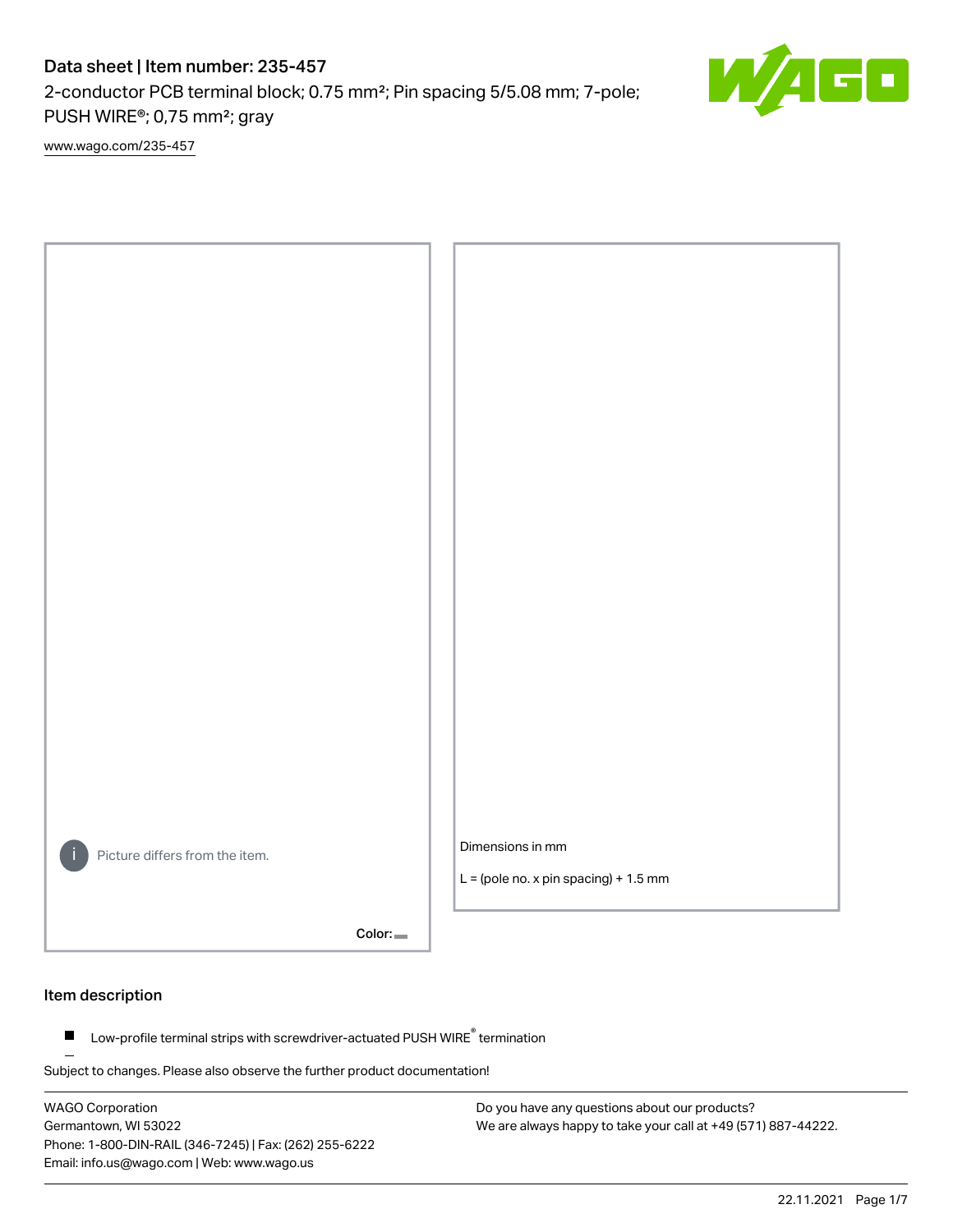[www.wago.com/235-457](http://www.wago.com/235-457)



- Double-conductor connection for supply and distribution of signals ideal for standard, single-conductor signal lines suitable for push-in termination
- $\blacksquare$ Double solder pins for high mechanical stability
- $\blacksquare$ Combines with all 235 Series modular terminal blocks
- $\blacksquare$ Set to metric or inch pin spacing by compressing terminal strips together or pulling them apart
- $\blacksquare$ Conductor removal via screwdriver (2.5mm x 0.4mm)
- $\blacksquare$ Also available with test slot

#### Data Notes

|  | ۰.<br>w<br>v | ×<br>۰. | I<br>.,<br>۰. | ×<br>۰. |  |
|--|--------------|---------|---------------|---------|--|
|  |              |         |               |         |  |
|  |              |         |               |         |  |
|  |              |         |               |         |  |

| Variants: | Other pole numbers                                               |
|-----------|------------------------------------------------------------------|
|           | Other colors                                                     |
|           | Mixed-color PCB connector strips                                 |
|           | Direct marking                                                   |
|           | Other versions (or variants) can be requested from WAGO Sales or |
|           | configured at https://configurator.wago.com/                     |

## Electrical data

### IEC Approvals

| Ratings per                 | IEC/EN 60664-1                                            |
|-----------------------------|-----------------------------------------------------------|
| Rated voltage (III / 3)     | 250 V                                                     |
| Rated surge voltage (III/3) | 4 <sub>k</sub> V                                          |
| Rated voltage (III/2)       | 320 V                                                     |
| Rated surge voltage (III/2) | 4 <sub>k</sub> V                                          |
| Nominal voltage (II/2)      | 630 V                                                     |
| Rated surge voltage (II/2)  | 4 <sub>k</sub> V                                          |
| Rated current               | 10A                                                       |
| Legend (ratings)            | (III / 2) ≙ Overvoltage category III / Pollution degree 2 |

## UL Approvals

| Approvals per                  | UL 1059 |
|--------------------------------|---------|
| Rated voltage UL (Use Group B) | 300 V   |
| Rated current UL (Use Group B) | 10 A    |
| Rated voltage UL (Use Group D) | 300 V   |
| Rated current UL (Use Group D) | 10A     |

Subject to changes. Please also observe the further product documentation!

| <b>WAGO Corporation</b>                                | Do you have any questions about our products?                 |
|--------------------------------------------------------|---------------------------------------------------------------|
| Germantown, WI 53022                                   | We are always happy to take your call at +49 (571) 887-44222. |
| Phone: 1-800-DIN-RAIL (346-7245)   Fax: (262) 255-6222 |                                                               |
| Email: info.us@wago.com   Web: www.wago.us             |                                                               |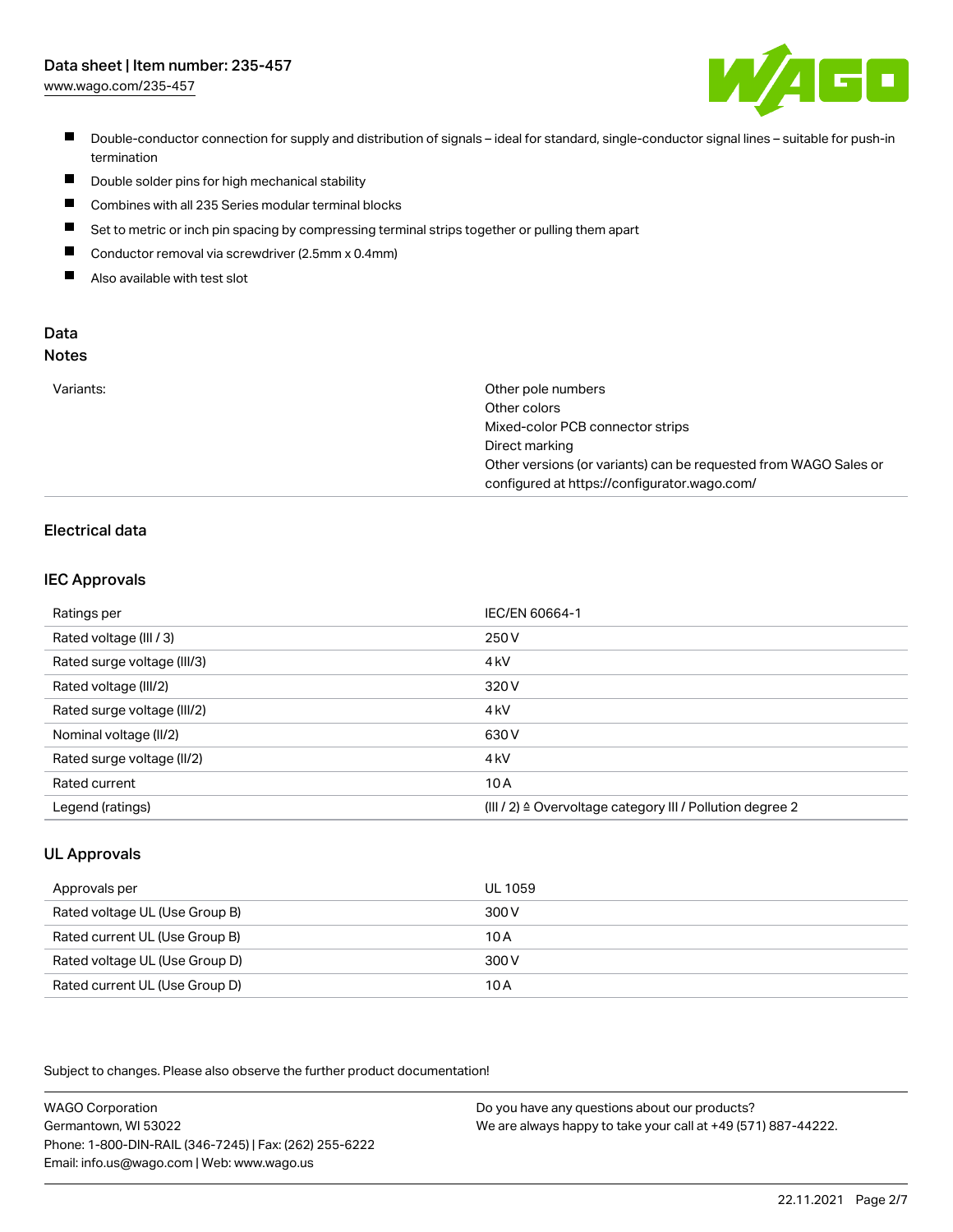

### CSA Approvals

| Approvals per                   | CSA   |
|---------------------------------|-------|
| Rated voltage CSA (Use Group B) | 300 V |
| Rated current CSA (Use Group B) | 10 A  |

#### Connection data

### Connection 1

| Connection technology                             | PUSH WIRE                               |
|---------------------------------------------------|-----------------------------------------|
| Actuation type                                    | Operating tool                          |
| Solid conductor                                   | $0.250.75$ mm <sup>2</sup> / 24  18 AWG |
| Fine-stranded conductor; with uninsulated ferrule | $0.250.34$ mm <sup>2</sup>              |
| Strip length                                      | $910$ mm $/0.350.39$ inch               |
| Conductor connection direction to PCB             | 0°                                      |
| Number of poles                                   |                                         |

### Physical data

| Pin spacing                          | 5/5.08 mm / 0.197/0.2 inch |
|--------------------------------------|----------------------------|
| Width                                | 36.5 mm / 1.437 inch       |
| Height                               | 12.8 mm / 0.504 inch       |
| Height from the surface              | 9.2 mm / 0.362 inch        |
| Depth                                | 12.5 mm / 0.492 inch       |
| Solder pin length                    | 3.6 <sub>mm</sub>          |
| Solder pin dimensions                | $0.8 \times 0.4$ mm        |
| Drilled hole diameter with tolerance | 1 <sup>(+0.1)</sup> mm     |

### PCB contact

| Solder pin arrangement | over the entire terminal strip (in-line) |
|------------------------|------------------------------------------|
|------------------------|------------------------------------------|

## Material data

| Color                       | gray                                    |
|-----------------------------|-----------------------------------------|
| Insulation material         | Polyamide (PA66)                        |
| Flammability class per UL94 | VO                                      |
| Contact material            | Electrolytic copper ( $E_{\text{Cu}}$ ) |

Subject to changes. Please also observe the further product documentation!

| <b>WAGO Corporation</b>                                | Do you have any questions about our products?                 |
|--------------------------------------------------------|---------------------------------------------------------------|
| Germantown, WI 53022                                   | We are always happy to take your call at +49 (571) 887-44222. |
| Phone: 1-800-DIN-RAIL (346-7245)   Fax: (262) 255-6222 |                                                               |
| Email: info.us@wago.com   Web: www.wago.us             |                                                               |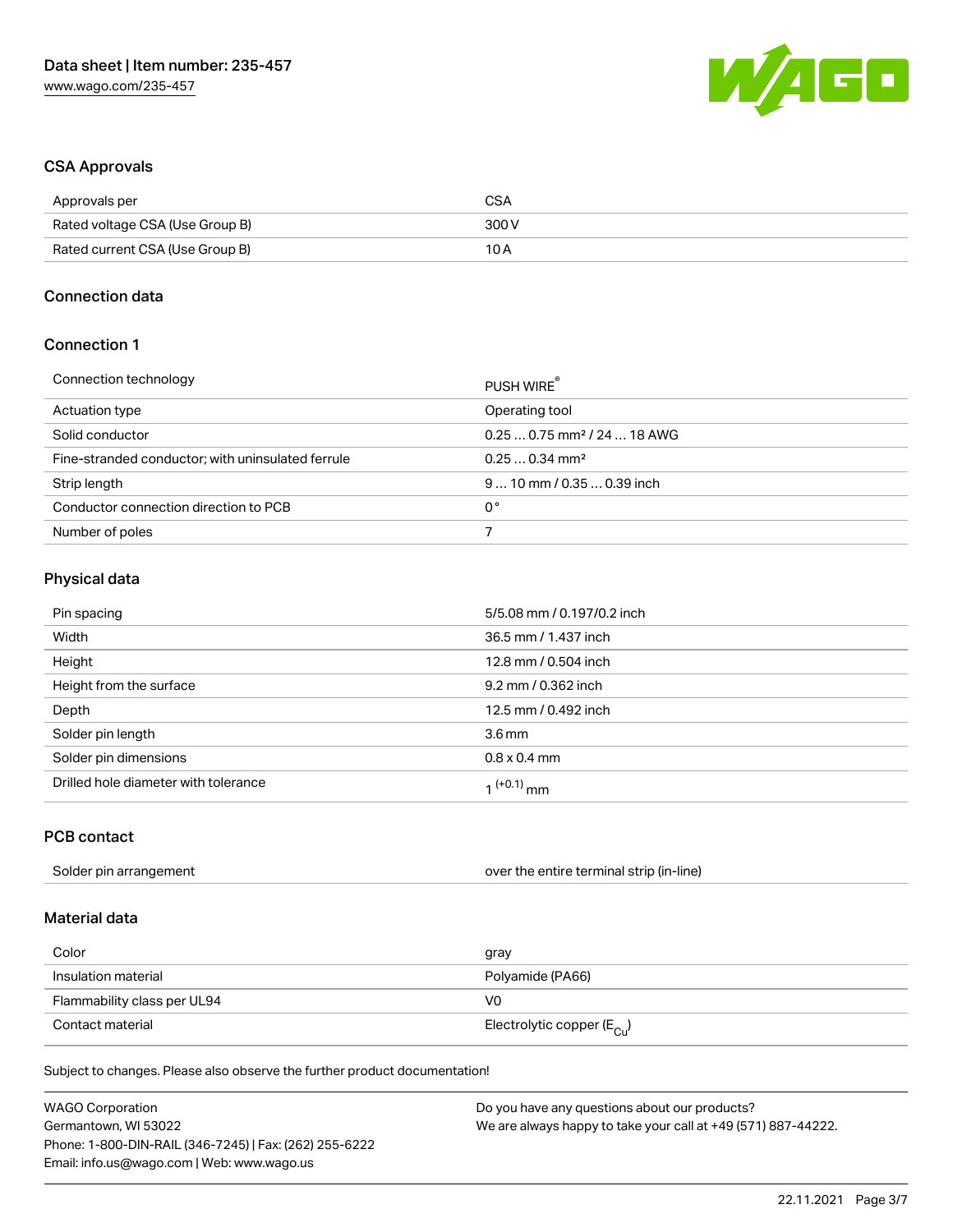[www.wago.com/235-457](http://www.wago.com/235-457)



|                        | American Bureau of Shipping<br>Subject to changes. Please also observe the further product documentation! |                                                             | HG1869876-<br><b>PDA</b>      |
|------------------------|-----------------------------------------------------------------------------------------------------------|-------------------------------------------------------------|-------------------------------|
| Logo                   | Approval<br><b>ABS</b>                                                                                    | <b>Additional Approval Text</b><br>$\overline{\phantom{a}}$ | Certificate<br>name<br>$19 -$ |
| <b>Ship Approvals</b>  |                                                                                                           |                                                             |                               |
|                        | <b>VDE</b><br>VDE Prüf- und Zertifizierungsinstitut                                                       | EN 60947                                                    | 40029328                      |
|                        | <b>CCA</b><br>DEKRA Certification B.V.                                                                    | EN 60947-7-4                                                | NTR NL-<br>7774               |
|                        | CCA<br>DEKRA Certification B.V.                                                                           | EN 60998                                                    | <b>NTRNL</b><br>6919          |
| EMA <sub>EUR</sub>     | <b>CCA</b><br>DEKRA Certification B.V.                                                                    | EN 60947                                                    | 2149549.02                    |
|                        | CCA<br>DEKRA Certification B.V.                                                                           | EN 60947                                                    | NTR NL-<br>7144               |
| Logo                   | <b>Country specific Approvals</b><br>Approval                                                             | <b>Additional Approval Text</b>                             | Certificate<br>name           |
|                        | <b>Approvals / Certificates</b>                                                                           |                                                             |                               |
| Packaging type         |                                                                                                           | box                                                         |                               |
| PU (SPU)               |                                                                                                           | 120 (30) Stück                                              |                               |
| <b>Commercial data</b> |                                                                                                           |                                                             |                               |
|                        | Limit temperature range                                                                                   | $-60+105$ °C                                                |                               |
|                        | <b>Environmental requirements</b>                                                                         |                                                             |                               |
| Weight                 |                                                                                                           | 4.9 <sub>g</sub>                                            |                               |
| Fire load              |                                                                                                           | 0.081 MJ                                                    |                               |

| <b>WAGO Corporation</b>                                | Do you have any questions about our products?                 |
|--------------------------------------------------------|---------------------------------------------------------------|
| Germantown, WI 53022                                   | We are always happy to take your call at +49 (571) 887-44222. |
| Phone: 1-800-DIN-RAIL (346-7245)   Fax: (262) 255-6222 |                                                               |
| Email: info.us@wago.com   Web: www.wago.us             |                                                               |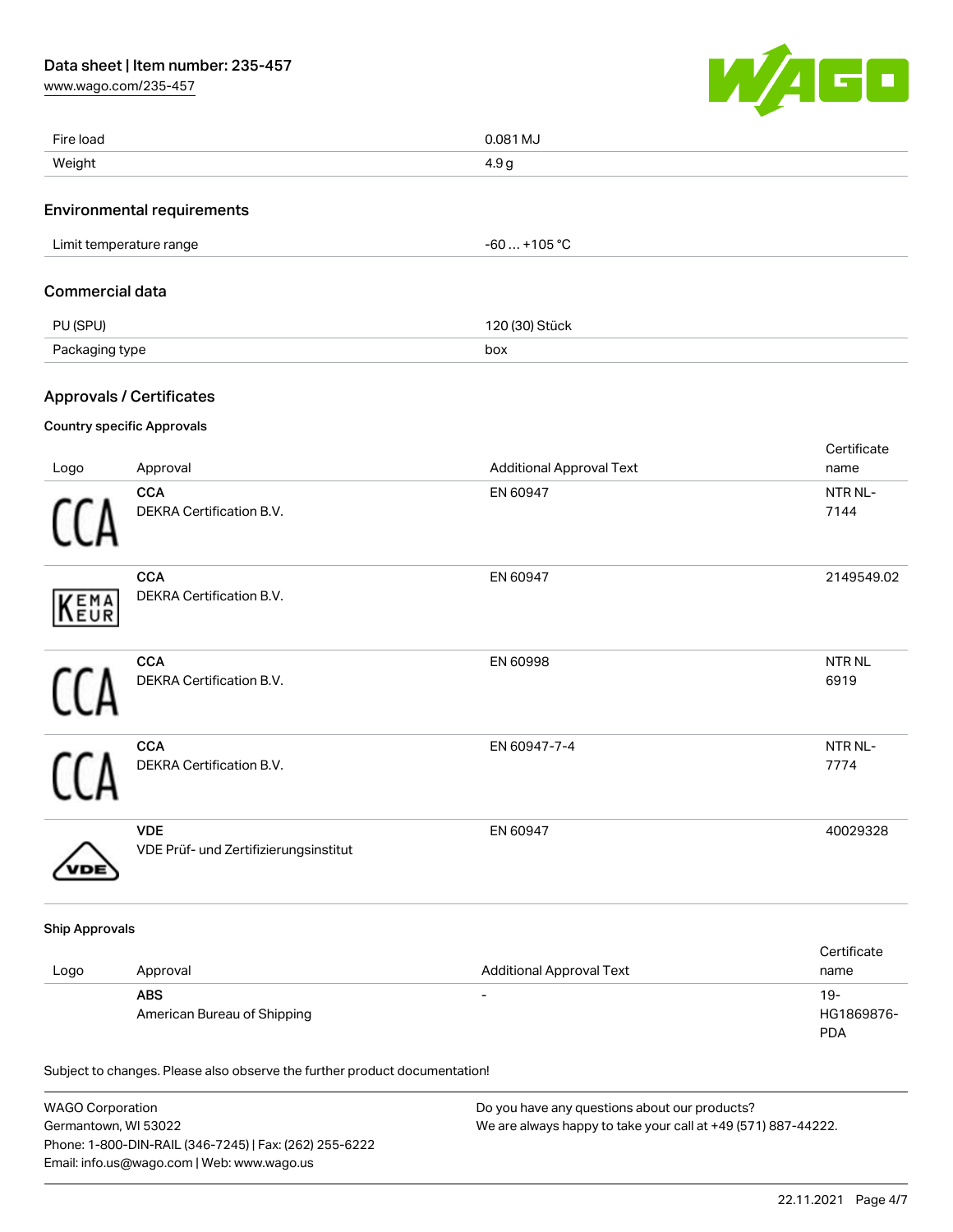[www.wago.com/235-457](http://www.wago.com/235-457)





| <b>DNV GL</b>                          | $\overline{\phantom{0}}$ | AF000016Z |
|----------------------------------------|--------------------------|-----------|
| Det Norske Veritas, Germanischer Lloyd |                          |           |
|                                        |                          |           |

### UL-Approvals

| Logo     | Approval                            | <b>Additional Approval Text</b> | Certificate<br>name |
|----------|-------------------------------------|---------------------------------|---------------------|
|          |                                     |                                 |                     |
| J<br>▼ ⊥ | UL<br>UL International Germany GmbH | $\overline{\phantom{0}}$        | E45172              |

#### Optional accessories

| Ferrule |                                                                                                                  |                      |  |
|---------|------------------------------------------------------------------------------------------------------------------|----------------------|--|
|         | Item no.: 216-101                                                                                                | www.wago.com/216-101 |  |
|         | Ferrule; Sleeve for 0.5 mm <sup>2</sup> / AWG 22; uninsulated; electro-tin plated; silver-colored                |                      |  |
|         | Item no.: 216-132                                                                                                |                      |  |
|         | Ferrule; Sleeve for 0.34 mm <sup>2</sup> / AWG 24; uninsulated; electro-tin plated                               | www.wago.com/216-132 |  |
|         | Item no.: 216-121                                                                                                |                      |  |
|         | Ferrule; Sleeve for 0.5 mm <sup>2</sup> / AWG 22; uninsulated; electro-tin plated; silver-colored                | www.wago.com/216-121 |  |
|         | Item no.: 216-131                                                                                                |                      |  |
|         | Ferrule; Sleeve for 0.25 mm <sup>2</sup> / AWG 24; uninsulated; electro-tin plated; silver-colored               | www.wago.com/216-131 |  |
|         | Item no.: 216-141                                                                                                |                      |  |
|         | Ferrule; Sleeve for 0.5 mm <sup>2</sup> / 20 AWG; uninsulated; electro-tin plated; electrolytic copper; gastight | www.wago.com/216-141 |  |
|         | crimped; acc. to DIN 46228, Part 1/08.92                                                                         |                      |  |
|         | Item no.: 216-152                                                                                                | www.wago.com/216-152 |  |
|         | Ferrule; Sleeve for 0.34 mm <sup>2</sup> / AWG 24; uninsulated; electro-tin plated                               |                      |  |
|         | Item no.: 216-151                                                                                                |                      |  |
|         | Ferrule; Sleeve for 0.25 mm <sup>2</sup> / AWG 24; uninsulated; electro-tin plated                               | www.wago.com/216-151 |  |
|         | Item no.: 216-201                                                                                                |                      |  |
|         | Ferrule; Sleeve for 0.5 mm <sup>2</sup> / 20 AWG; insulated; electro-tin plated; white                           | www.wago.com/216-201 |  |
|         | Item no.: 216-241                                                                                                |                      |  |
|         | Ferrule; Sleeve for 0.5 mm <sup>2</sup> / 20 AWG; insulated; electro-tin plated; electrolytic copper; gastight   | www.wago.com/216-241 |  |
|         | crimped; acc. to DIN 46228, Part 4/09.90; white                                                                  |                      |  |
|         | Item no.: 216-221                                                                                                | www.wago.com/216-221 |  |
|         | Ferrule; Sleeve for 0.5 mm <sup>2</sup> / 20 AWG; insulated; electro-tin plated; white                           |                      |  |

WAGO Corporation Germantown, WI 53022 Phone: 1-800-DIN-RAIL (346-7245) | Fax: (262) 255-6222 Email: info.us@wago.com | Web: www.wago.us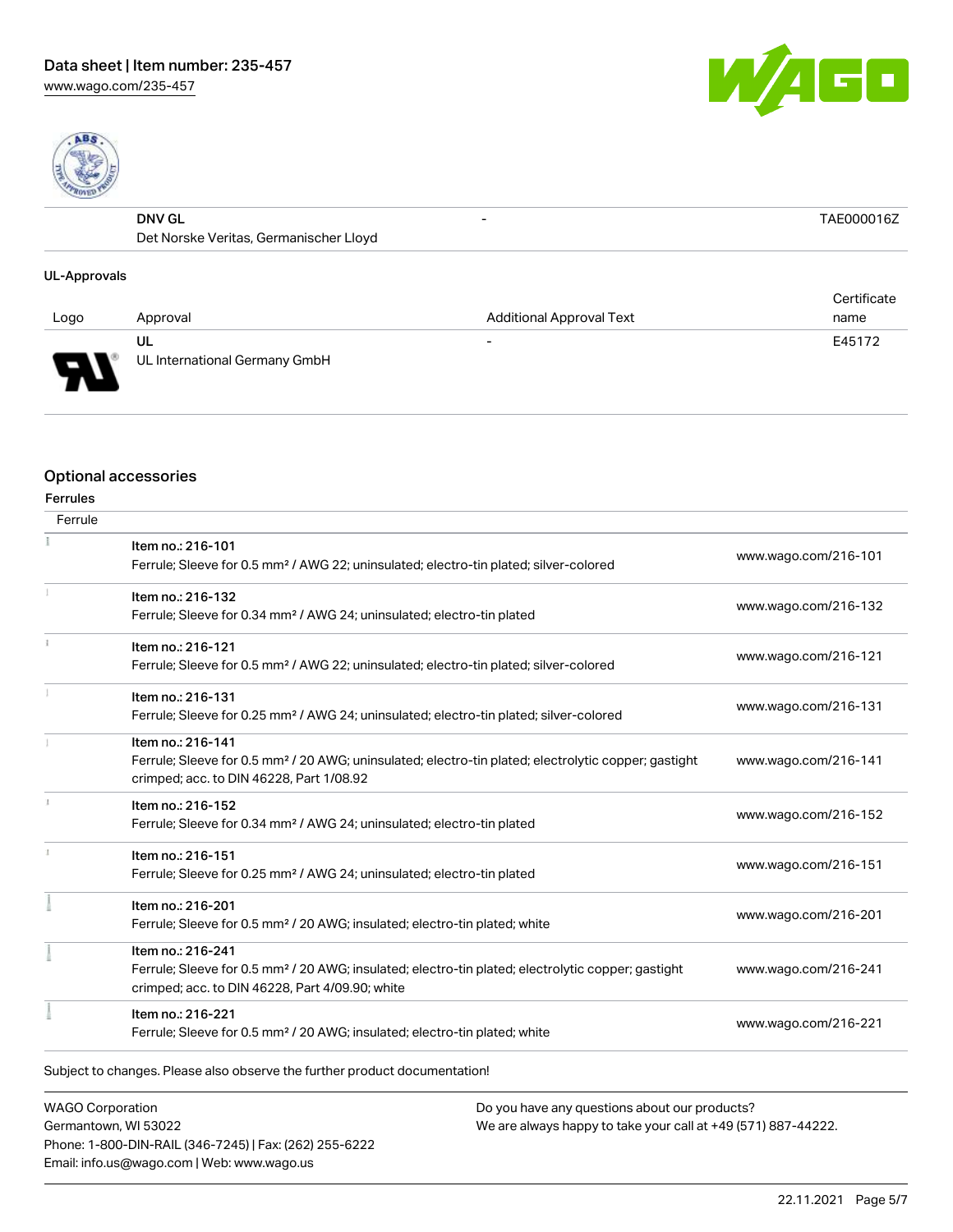[www.wago.com/235-457](http://www.wago.com/235-457)



| Item no.: 216-301<br>Ferrule; Sleeve for 0.25 mm <sup>2</sup> / AWG 24; insulated; electro-tin plated; yellow          | www.wago.com/216-301 |
|------------------------------------------------------------------------------------------------------------------------|----------------------|
| Item no.: 216-321<br>Ferrule; Sleeve for 0.25 mm <sup>2</sup> / AWG 24; insulated; electro-tin plated; yellow          | www.wago.com/216-321 |
| Item no.: 216-322<br>Ferrule; Sleeve for 0.34 mm <sup>2</sup> / 22 AWG; insulated; electro-tin plated; green           | www.wago.com/216-322 |
| Item no.: 216-302<br>Ferrule; Sleeve for 0.34 mm <sup>2</sup> / 22 AWG; insulated; electro-tin plated; light turquoise | www.wago.com/216-302 |

## Downloads Documentation

| <b>Additional Information</b> |            |        |          |
|-------------------------------|------------|--------|----------|
| Technical explanations        | 2019 Apr 3 | pdf    | Download |
|                               |            | 2.0 MB |          |

## Installation Notes

#### Conductor termination



Inserting a solid conductor via push-in termination.

Conductor removal

Subject to changes. Please also observe the further product documentation!

WAGO Corporation Germantown, WI 53022 Phone: 1-800-DIN-RAIL (346-7245) | Fax: (262) 255-6222 Email: info.us@wago.com | Web: www.wago.us